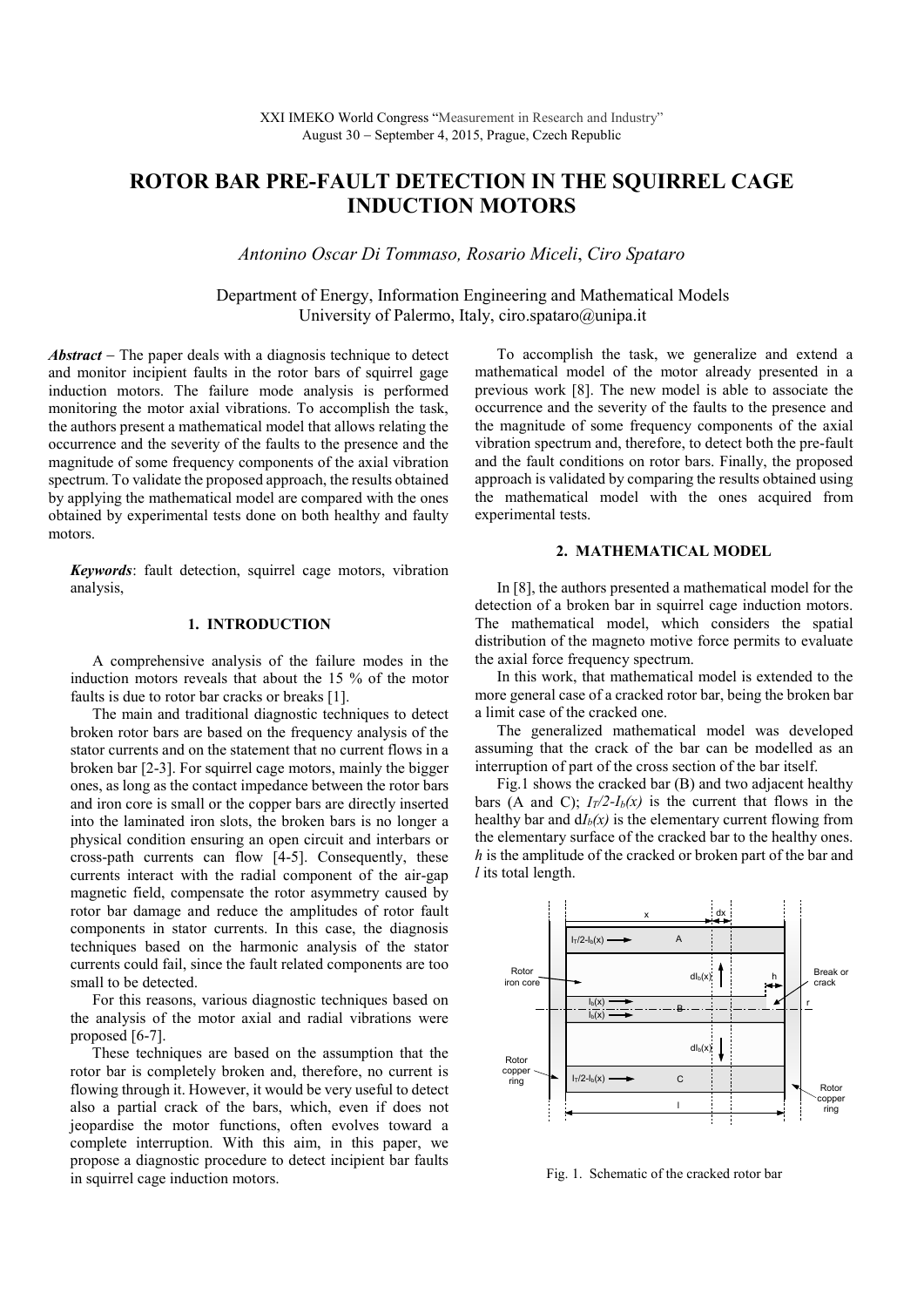Moreover, it was supposed that the current  $I_b(x)$  flowing at the end of the bar in which the pre-fault occurs (B) is not equal to zero, but is equal to  $I_n/k$ , being  $I_n$  the current flowing in half of the bar when it is healthy and *k* a variable that depends both on the cross section of the crack and on the contact impedance between the rotor bar and iron core (this contact impedance remain substantially constant with the entity of the bar crack).

For sake of simplicity and without any loss of generality, we hypothesized that the current in the cracked section varies linearly with the cross section of the crack.

To assess the axial force it is necessary to calculate both the interbar transverse currents and the radial component of the airgap magnetic field. More exactly the axial force acting on the rotor is calculated as the cross product between the rotor interbar current time harmonics and the stator magneto motive force spatial harmonics.

The basic hypothesis to determine the equations of the model are [6]:

- the interbar currents flow only between two adjacent bars;
- the voltages induced in a cracked bar and the two adjacent ones are equal and in phase with one another;
- the interbar impedance is mostly resistive at the pertinent frequencies;
- the impedance of the end-ring portion between adjacent bars is negligible;
- the amplitude of the cracked or broken part of the bar is negligible with respect to the length of the bar;
- the current flowing out from the lower bar surface to the core is neglected.

With these assumptions and using the symbols listed in Table 1, the amplitude of the *q*-th current harmonic that flows in each rotor bar in healthy working conditions is given by:

$$
I_{bq} = -\frac{2\sqrt{2}l Dm I_1 N_1 \mu_0 s_{q_b} f}{p q_b^2 l_g Z_{bq}} K_{mq_b} K_{eq_b} K_{cq_b}
$$
 (1)

and the q-th spatial harmonic of the stator mmf can be calculate as:

$$
B_q = \sqrt{2} \frac{m I_1 N_1 \mu_0}{\pi \, p \, q_a l_g} K_{m q_a} K_{e q_a} K_{c q_a} \tag{2}
$$

The analytical formula of the axial force, which takes into account the crack by introducing the variable k, is given by:

$$
F = \sum_{q_a = 2mg + 1} \sum_{q_b = 2mg + 1} \frac{B_q \eta I_{bq} \lambda}{k q_a \theta_s} \left[ 1 - \frac{1}{\cosh(\lambda)} \right].
$$
  
. 
$$
\left\{ \cos \left[ (2 - (q_a + q_b) + (q_a + q_b)s)\omega t - q_a \theta_{ref} - q_a \theta_s - \varphi_{bq_b} \right] + \cos \left[ ((-q_a + q_b) + (q_a - q_b)s)\omega t - q_a \theta_{ref} - q_a \theta_s + \varphi_{bq_b} \right] \right\}
$$
(3)

where

$$
\lambda = \sqrt{3 \left| \frac{Z_{bq_b}}{Z_{cq_b}} \right|} \cong \sqrt{3 \left| \frac{Z_{bq_b}}{R_c} \right|}
$$
(4)

$$
\eta = \cos(q_a \theta_s) - 1 \tag{5}
$$

$$
K_{cq_a} = \frac{\sin\left(q_a \frac{\pi}{2} \frac{c}{\tau}\right)}{q_a \frac{\pi}{2} \frac{c}{\tau}}
$$
(6)

$$
K_{cq_b} = \frac{\sin\left(q_b \frac{\pi}{2} \frac{c}{\tau}\right)}{q_b \frac{\pi}{2} \frac{c}{\tau}}
$$
 (7)

$$
g = -\infty, ..., -2, -1, 0, 1, 2, ..., +\infty
$$
 (8)

## Table 1. List of used symbols

| qa, qb            | harmonic orders                                               |
|-------------------|---------------------------------------------------------------|
| $B_q$             | q-th harmonic stator magnetic field in rotor coordinates      |
| $\mu$             | permeability of vacuum                                        |
| $\omega$          | electrical angular supply frequency                           |
| $\int$            | supply frequency                                              |
| I <sub>1</sub>    | stator phase current (rms)                                    |
| $\dot{t}$         | time coordinate                                               |
| $I_{ba}$          | $q$ -th harmonic bar current                                  |
| $K_{eq}$          | winding factor for q-th harmonic                              |
| $K_{mq}$          | pole pitch shortening factor for q-th harmonic                |
| $K_{ca}$          | coil width factor for q-th harmonic                           |
| l                 | axial length of the rotor                                     |
| lg                | air gap length                                                |
| $\mathfrak{m}$    | number of stator phases                                       |
| $N_I$             | number of stator turns per coil                               |
| $\boldsymbol{p}$  | number of pole pairs                                          |
| $\tau$            | pole pitch                                                    |
| $\mathcal{C}_{0}$ | coil width                                                    |
| D                 | diameter of stator bore                                       |
| $Z_{cq}$          | impedance of the interbar rotor iron core at q-th<br>harmonic |
| Rc                | contact resistance between bar and rotor core                 |
| S                 | slip                                                          |
| $S_q$             | harmonic slip                                                 |
| $Z_{ba}$          | q-th harmonic bar impedance                                   |
| $\varphi_{bq}$    | q-th harmonic bar current phase                               |
| $\theta_{s}$      | rotor interbar angle                                          |
| $\theta_{ref}$    | rotor reference coordinate                                    |
|                   |                                                               |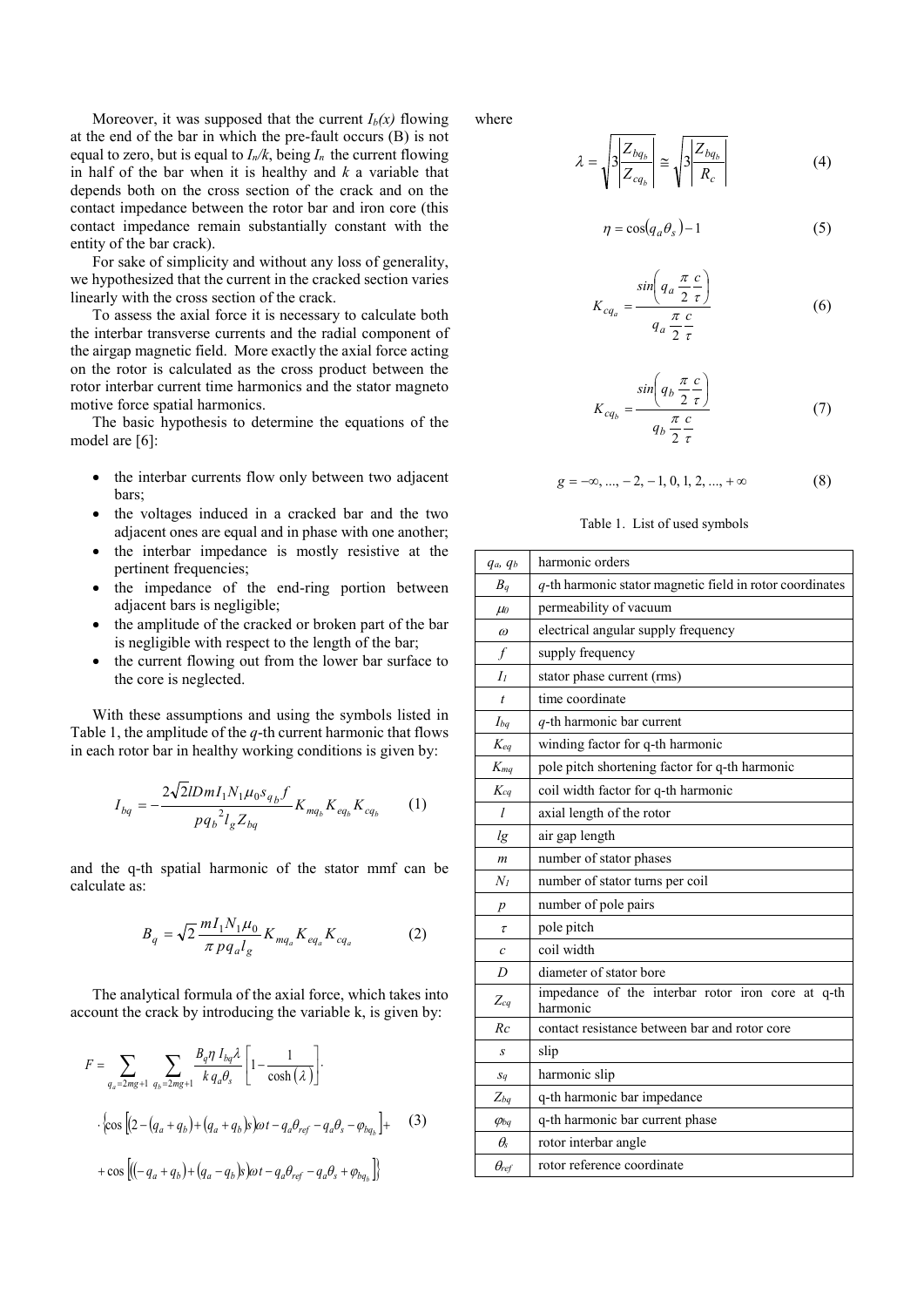Carrying out the Fourier transform of the axial force, the axial force frequency components, due to interbar currents, are obtained. We carried out several simulations using the above-mentioned model under various loads and with various degrees of fault. The analysis of the simulation results show that when a pre-fault condition occurs, several components arise in the axial force frequency spectrum.

This components are located in the proximity of the frequencies  $6if$  where  $i = 1,2,3$  ...... In particular, three frequency components appear below each above mentioned harmonic of the supply frequency.

The frequencies of these components are function of the motor slip, and, therefore of the motor load; the amplitudes of these components depend mainly on the entity of the crack of the rotor bar, but also on the slip.

## **3. EXPERIMENTAL VALIDATION**

In order to validate the generalized mathematical model, we set up a test bench, whose components are:

- three squirrel cage induction motor, whose parameters are reported in Table 2;
- a 3-phase 30 kVA 0-380 V autotransformer to supply the motor
- a 7.83 kW four quadrants dc electrical drive to create the mechanical load;
- a piezoelectric accelerometer Brüel & Kjær, model 4507 B 005, mounted on the shield in order to measure the axial acceleration;
- a signal-conditioning network Brüel & Kjær, model NEXUS 2693;
- a four channels YOKOGAWA DL 1740 oscilloscope.

Table 2. Induction motor characteristics and parameters

| Rated power                          | 5,5 kW           |
|--------------------------------------|------------------|
| Rated voltage                        | 400 V            |
| Rated current                        | 13 A             |
| Rated frequency                      | 50 Hz            |
| Rated speed                          | 2870 rpm         |
| Power factor                         | 0,88             |
| Diameter of stator bore              | $110 \text{ mm}$ |
| Stator slot opening                  | 3 mm             |
| Stator slot pitch                    | 11 mm            |
| Coil pitch                           | 13/18            |
| Coil diameter                        | 4 mm             |
| Number of coil conductors            | 21               |
| Conductor diameter (two in parallel) | $0,95$ mm        |
| Air gap length                       | $0,5$ mm         |
| Number of stator slots               | 36               |
| Type of stator winding               | Single layer lap |
| Rotor diameter                       | $110 \text{ mm}$ |
| Axial length of the rotor            | 90 mm            |
| Max. Rotor slot diameter             | $5 \text{ mm}$   |
| Rotor slot pitch                     | $11 \text{ mm}$  |
| Number of rotor slots                | 30               |

The validation of the model is based on the comparison of the axial measured vibration spectra and the ones obtained by applying the mathematical model at different bar crack conditions.

Before carrying out this comparison, it is necessary to characterize the mechanical behaviour of the motor, acquiring the mechanical transfer function, which links the axial forces acting on the rotor with the axial vibrations of the motor.

With this aim, a bump test was carried out on the motor under test, by using a bump hammer to strike the motor with a force pulse.

The resultant input pulse and the relative output waveform were acquired and then processed with the MATLAB<sup>®</sup> identification toolbox software. The algorithm used is ARMAX (Auto Regressive Moving Average with eXternal input). The input and output waveforms and the estimated impulse response spectrum are reported respectively in Fig. 2 and Fig. 3. A resonance peak was observed in stator free axial vibration spectrum at 500 Hz and some others above 1000 Hz frequency. These resonant peaks make difficult the identification of the axial vibration harmonics located above 1000 Hz. For these reasons only the axial vibration spectrum till 6*f* has been considered.



Fig. 2. Output and input registrations of the bump test.



Fig. 3. Spectral response of the mechanical system.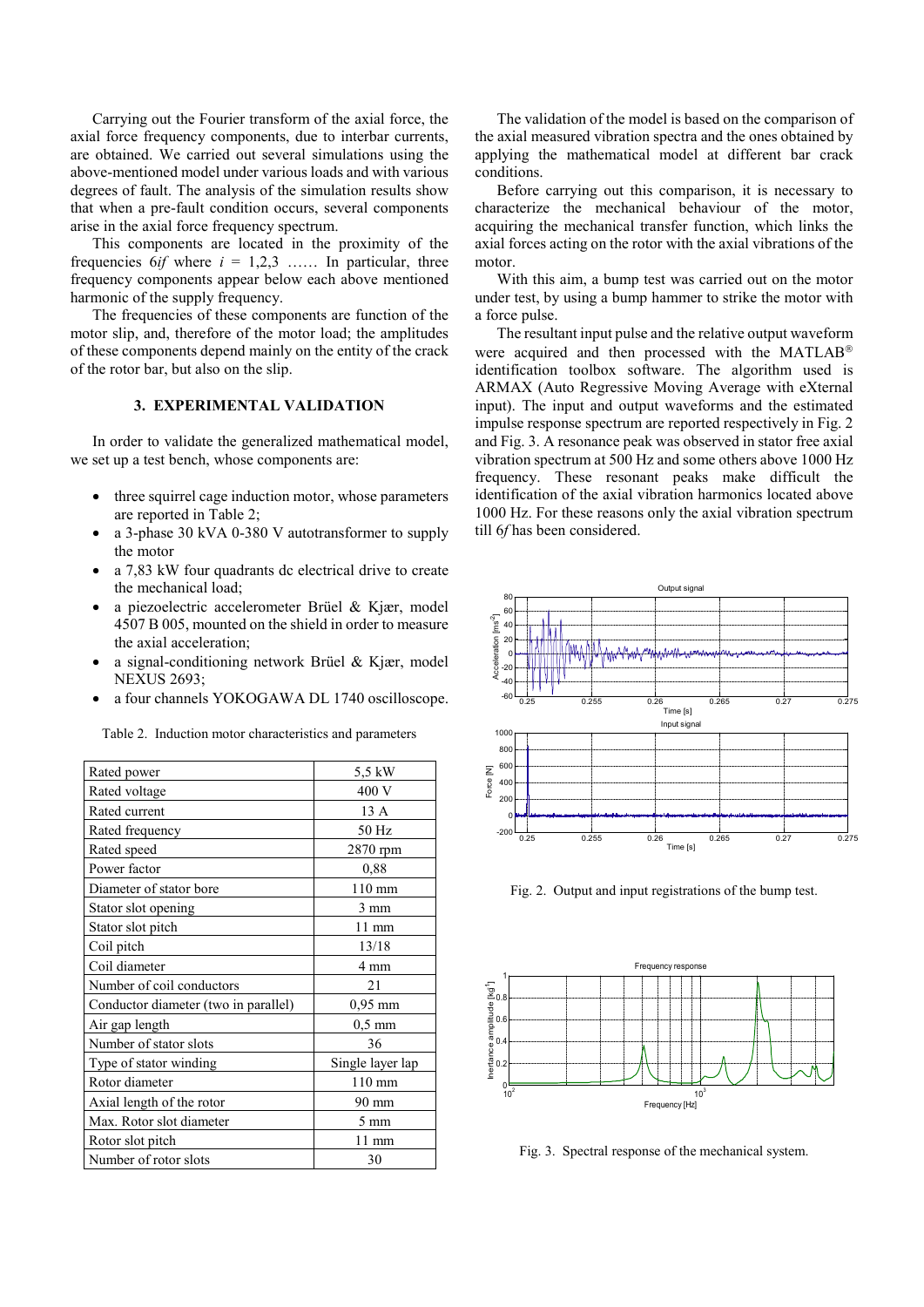In a second step, we carried out various tests at different loads both in healthy, cracked and broken bar conditions (two motors were damaged on purpose). The axial vibration signals were sampled at 5000 S/s rate with time windows of  $10 s$ 

By comparison of all the measured axial vibration spectra with the simulated ones, obtained by applying the mathematical model and the force-acceleration mechanical transfer function, the effectiveness of the mathematical model is completely and successfully verified.

As an example Fig. 4 and 5 report the simulated (dotted line) and the measured (continuous line) axial vibration spectra of the motor working respectively at full load with a broken bar and at 75% load with a bar cracked for 75% of its depth.



Fig. 4. Simulated and measured axial vibration spectra at full load and with a broken rotor bar.



Fig. 5. Simulated and measured axial vibration spectra at 75% of full load and a cracked bar for 75% of its cross section

The small frequency shift is due to the error in slip measurement, but, in any case, this circumstance does not compromise the fault detection.

## **3. DIAGNOSIS TECHNIQUE**

After the validation of the proposed mathematical model, we performed several simulations varying the motor loads and the degrees of fault.

The analysis of both the simulations and the experimental tests results shows that, when a fault condition occurs, the higher amplitude frequency components are the three near 6*f* (in our case 300 Hz).

Fig. 6 shows the frequencies of the three fault components (the ones related to 6*f*) of axial vibration as a function of the motor slip.



Fig. 6. Frequencies of the fault components versus the motor slip

It is possible to notice that the frequency of the three components is linearly depending on the slip. In particular, the lower is the slip, the nearer is the fault components to the harmonic component (300 Hz in our case).

This circumstance makes difficult the fault detection when the motor is without mechanical load and requires a better frequency resolution in the frequency analysis.

As fault index, we chose the average value (*A*) of the amplitude of these components, given that it raises when the entity of fault increase.

In particular, we evaluated *A* for four defined fault conditions of the rotor bar, and so, for four defined percentage of the bar crack; namely 25 %  $(A_1)$ , 50 %  $(A_2)$ , 75 %  $(A_3)$  and 100 % (*A*4).

Fig. 7 shows the trends of the average amplitudes of the three fault components of the axial vibration versus the bar fault entity with the motor slip as parameter.

It is possible to notice that the amplitudes of these components depend not only on the entity of the crack of the rotor bar, but also on the slip. This circumstance requires that, for a correct diagnosis, the slip or the angular velocity of the rotor must be known or measured.